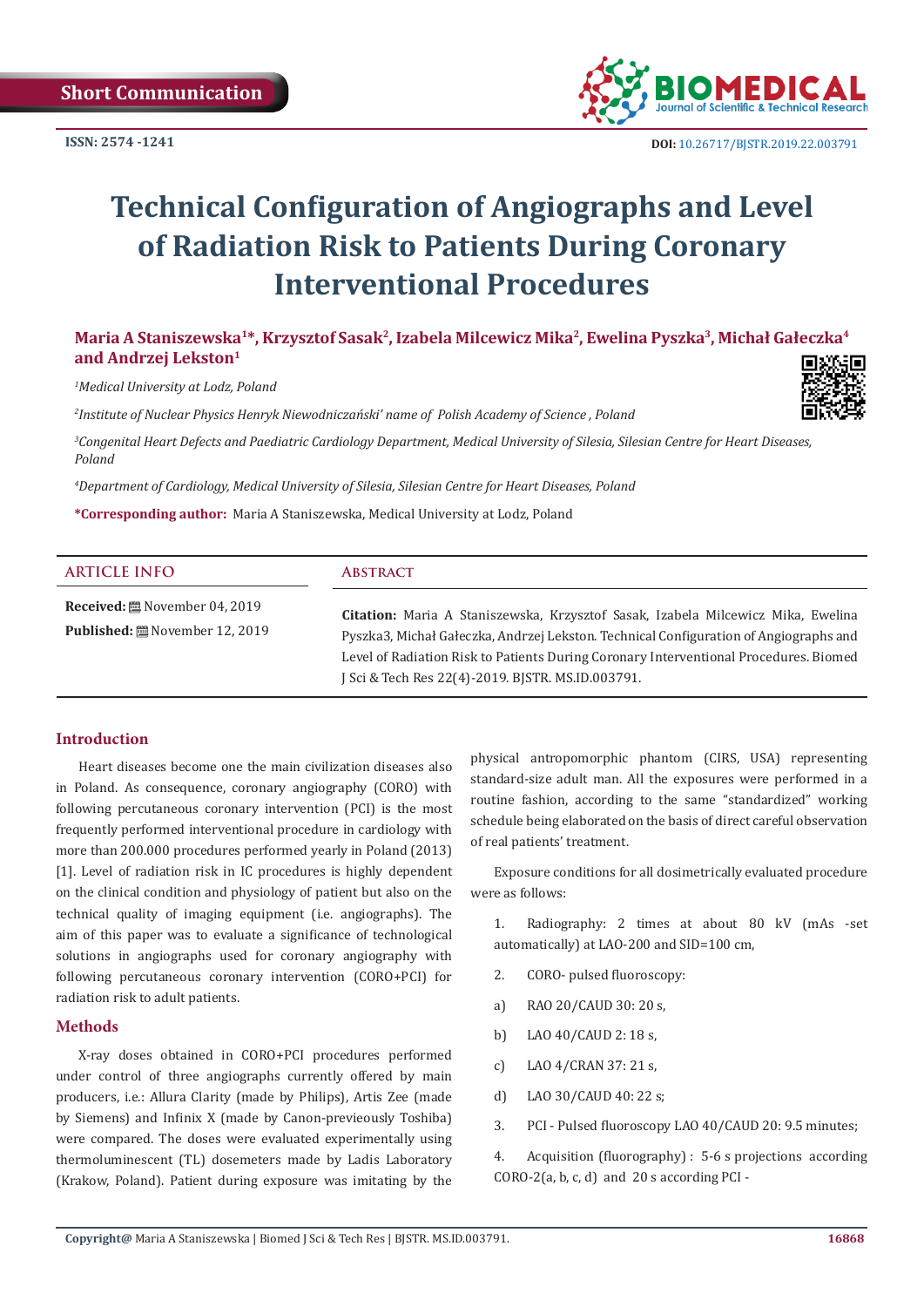## **Results**

The results of measurements performed at above parameters are presented in Table where the following values are given:

- a) Doses absorbed in the organs situated in body volume cover by primary X-ray beam,
- b) Effective dose and
- **Table 1:** Absorbed doses (in mGy) and effective dose (in mSv) for adult patient and air kerma (in mGy).
- **Angiograph Artis Zee Allura Clarity Infinix X**  Effective dose [mSv] 8.89±2.07 5.19±1.92 1.39±0.71 **Absorbed organ doses [mGy]** Lungs 17.20±7.32 12.82±6.50 5.56±3.64 Heart 14.52±6.37 13.82±6.43 7.87±3.16 Liver 14.42±7.27 5.87±3.61 0.37±0.26 Stomach 24.77±11.65 9.59±4.31 0.38±0.32 Kidneys (1.45±4.47 5.68±4.05 ) 31.45±4.47 5.58±4.05 Ribs 24.8±23.10 7.84±4.30 2.47±1.01 TH spine 26.04±15.55 22.71±7.31 6.64±5.63 L-S spine 17.92±13.04 3.80±3.52 0.12±0.02 Shoulder 7.88±0.30 9.17±1.03 4.12±0.15 Red bone marrow (total) 9.39±2.74 5.52±1.66 5.52±1.66 2.95±0.92 **Entrance Air Kerma (in reference point) [mGy]** 531.1 (10 frames/s) 210.0 (15 frames/s) 81.9 (10 frames/s)

The obtained results were statistically analyzed using nonparametric Wilcoxon' test sum of rank (in wider version Mann-Whitney-Wilcoxon). The statistical probe was completed from dose values obtained during exposure performed the given angiograph. The compared probes were independent and had the same number of elements. Value of test statistic (W) was calculated as sum of ranks and critical value at assumed significance level was checked in the appropriate statistical tables [4]. As the result, the following relationships among the dose values for adult patients in CORO+PCI procedures under control of compared angiographs were found:

1) Artis Zee - Allura Clarity : differ at significance level  $\alpha$  = 0.02,

2) Artis Zee - Infinix : differ at significance level  $\alpha = 0.02$ ,

3) Allura Clarity - Infinix : differ at significance level  $\alpha$  = 0.02,

It should be underlined that the dose differences were found despite:

1. The same "patient" (i.e. antropomorphic phantom),

2. The same angles of projections, time of X-ray emission and distance to focus of X-ray tube.

#### **Discussion and Conclusions**

c) Air karma in the reference point.

system and displayed on the monitors.)

[2-3] (Table 1).

(The last quantity is measured automatically by angiographic

The effective doses (as a measure of future health effects probability) were also computed according ICRP recommendations

The observed differences can be explained by a diverse action of automatic exposure control (AEC) for the compared angiographs resulting in different dynamics of dose increasing. Additionallyan automatic change of filtration in dependence on thickness of examined object (patient) is implemented in Artis Zee and Infinix. As consequence, when a part of the spine or the ribs are covered by primary X-ray beam the intensity and penetrability of radiation becomes higher and doses for deep organs placed on directory of primary beam are also higher.

Because of that, for angiographs with such high dynamics of AEC system better quality of images for big-size patients is easier to obtain, although the angles of particular projections should be set very carefully. Size of primary beam area is also important for dose level.

Characteristic feature of exposure in interventional radiology procedures is the possibility of high irradiation of relatively small areas of patient' body (dependently on procedure type). For IC procedures this problem concerns of course the whole heart, but also part of the lung (mainly right one), part of TH-spine and the ribs. The dose for these parts can be really high, even if average